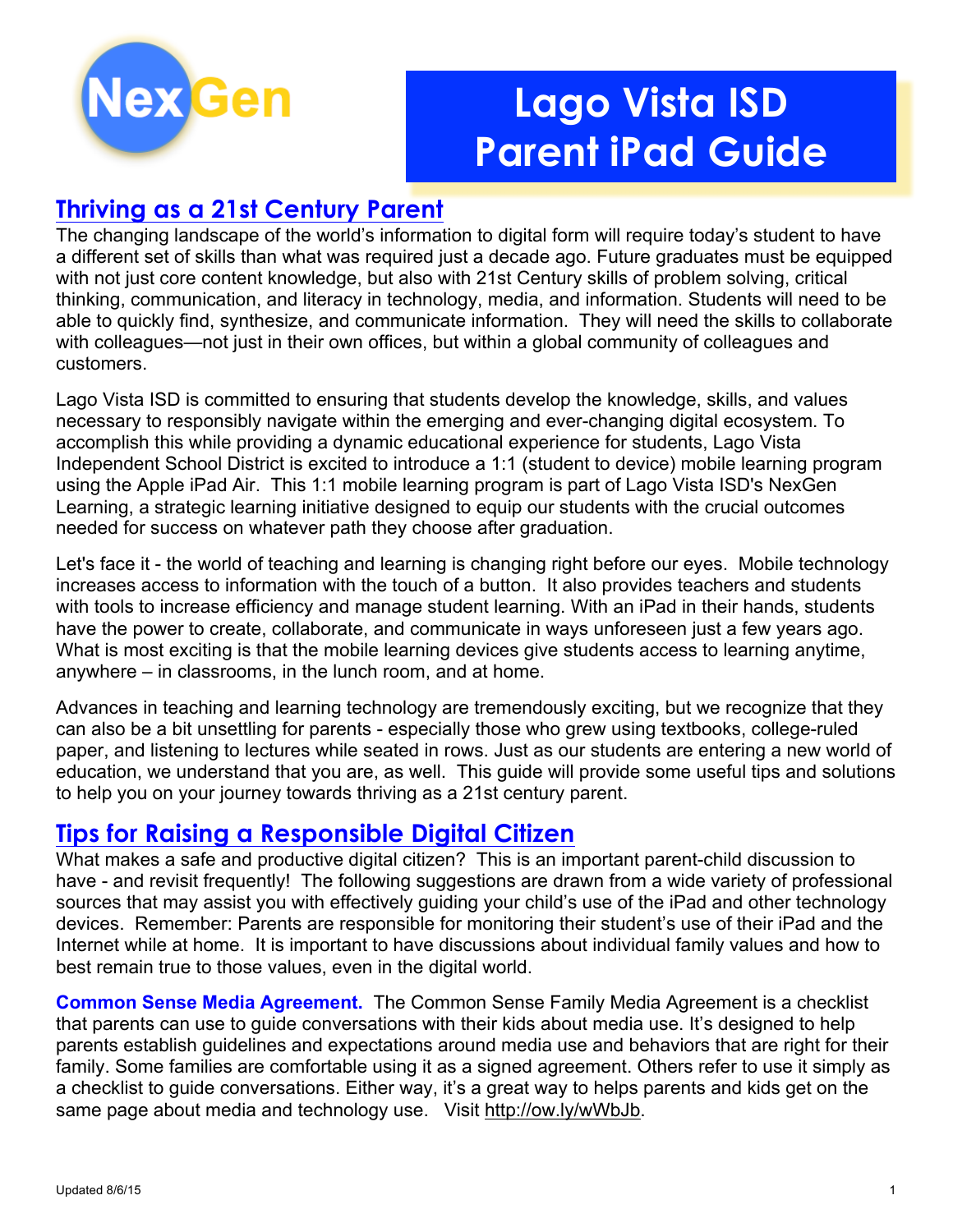**Put the iPad to Bed.** Parenting experts suggest parking all technology devices, from cell phones to iPads, in a common family room overnight to discourage late night, unmonitored use and sleep disruption. Don't allow your teen to sleep with the iPad, laptop, or cell phone.

**Monitor & Limit Screen Time.** Experts suggest having teens access the Internet in a central place at home, such as the kitchen or family room, rather than away from adult supervision or behind a closed door. Know what your child is doing with technology and how his or her time is being spent. Technology can be a great tool and resource, but also has the potential to be a big distractor.Help your child learn to focus on completing tasks or assignments before spending time on games, shopping, and social networking.

**Filter Access.** Filtering software is not built in to the iPad. While many potential dangers are filtered and blocked on the school's wireless network, children often have complete, unrestricted access to inappropriate sites at home.We strongly suggest installing software to filter and block inappropriate content on your wireless home network. Some possible filters to consider include OpenDNS (free version available), SafeEyes, and NetNanny. Some of these products offer additional protection features such as cell phone filtering, text message and photo screening tools, and digital footprint/ reputation monitoring. *Lago Vista ISD will be offering parent classes on how to set up firewalls and to properly configure software meant to filter Internet access.*

**Set Expectations.** Regularly share your expectations with your child about accessing only appropriate sites and content, as well as your expectations for being a good person when online. Outside of school, it is likely that your child has already been confronted with multiple opportunities to access content that parents wouldn't approve of. Sites such as pornography and "hate" sites are obviously inappropriate. The appropriateness of other sites that have no academic value, such as celebrity gossip, reality TV, personal blogs, etc. is really dependent on individual family values. Understand that your teen's use of many technologies (such as smart phone video game systems, and cell phones) likely gives him/her the ability to connect to unfiltered public wireless networks (such as in a library or coffee shop, by picking up a neighbor's wireless signal, or connecting to the Internet through a cell service). Therefore, it is important to maintain regular, open dialog about Internet use and access. Discuss your expectations for appropriate use and behavior....often!

### **Additional Resources:**

www.commonsensemedia.org www.netsmartz.org www.netfamilynews.org

## **Device Maintenance**

Here are a few tips to help your student take excellent care of his/her district-issued iPad.

**iPad Care.** The iPad is an electronic device; handle it with care. Carefully transport your iPad to and from school every day. Be careful how you place your iPad in your backpack, many iPad screens are cracked while they are in a backpack. Never throw a book bag that contains an iPad. Never place an iPad in a bookbag that contains food, liquids, or heavy or sharp objects. Avoid placing weight on the iPad. Never throw or slide an iPad.

Never expose an iPad to long-term temperature extremes or direct sunlight. An automobile is not a good place to store an iPad!

**iPad Screen.** While the iPad screen is scratch resistant, it is not scratch proof. Avoid using any sharp object(s) on the iPad. The iPad screen is glass and is vulnerable to cracking. Never place heavy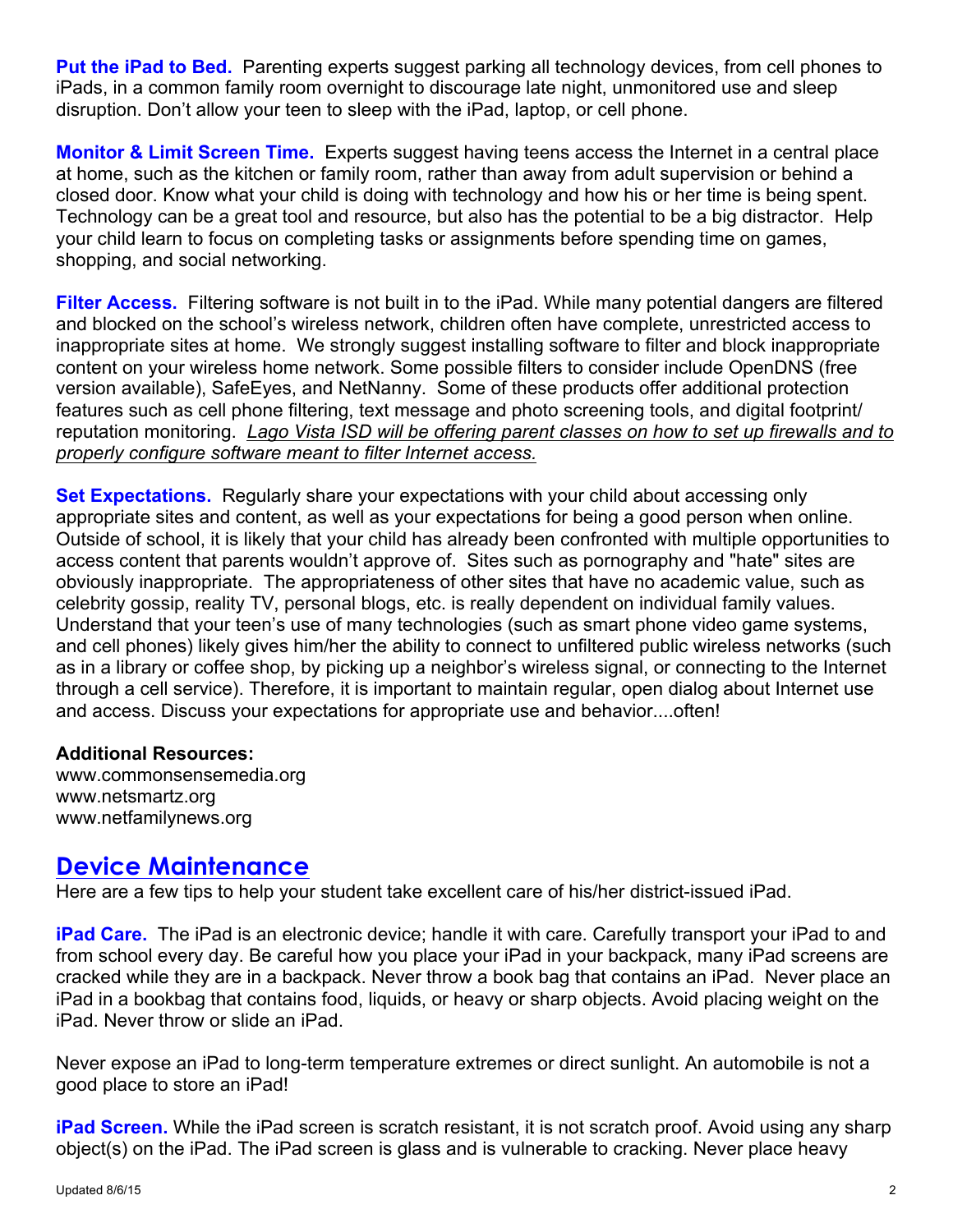objects on top of the iPad and never drop your iPad. Careful placement in your backpack is of upmost importance to ensure its screens safety.

iPads do not respond well to liquids. Avoid applying liquids to the iPad. The iPad can be cleaned with a soft, slightly water-dampened, lint-free cloth. Avoid getting moisture in the openings. Do not use window cleaners, household cleaners, aerosol sprays, solvents, alcohol, ammonia, or abrasives to clean the iPad. Use of unapproved cleaners may remove the protective film covering the face of the iPad.

**iPad Case.** Your iPad comes with a district-issued case. The purpose of the case is to protect the iPad, especially while the iPad is being transported. When not in use, closing the case will protect the screen. The iPad must remain in the school issued protective case at all times.

**iPad Battery.** The iPad should be charged, using the provided wall charger, and brought to school ready to use each day. Fully charged iPad batteries will typically last 12 – 15 hours of use. Waiting to charge the iPad until the charge is low (less than 20% life or red indicator light) will extend the battery life. It is the student's responsibility to charge the iPad at home and ensure it is ready for use in school each day. Failure to do so may result in the student's inability to participate in classroom learning activities.

**Damaged iPads.** Your student should report damage beyond normal wear and tear immediately. Most repairs will be completed during the summer months while the iPads are updated for the new school year. Damage that renders the iPad unusable will be completed during the school year. Replacement and/or repair fees may be assessed for lost or damaged items. The District offers optional Accidental Damage, Loss, or Theft coverage. For more information, please see the LVISD Student & Parent iPad Agreement.

**iPad Cameras & Microphone.** Please be aware that the iPad comes equipped with audio and video recording capabilities through a built-in microphone and front and rear- facing cameras. All photographs and electronic recordings created with the device must comply with District policies and State and Federal laws. District policy prohibits the use of photograph and electronic recording devices in a manner that compromises the privacy interests of other individuals.

Use of the iPad and any other devices with audio and video-recording capabilities during instructional time is at the discretion of the teacher and the student must obtain prior approval to use the device for such purposes. Any electronic recordings obtained with the recording device are for instructional/educational purposes and individual use. Therefore, electronic recordings obtained with the iPad may not be shared, published or rebroadcasted for any reason by the student without permission. The District can and will monitor photos and videos taken with district-issued iPads, but we encourage parents to do the same.

# **Frequently Asked Questions**

**Why are you doing this? How do iPads contribute to LVISD's mission?**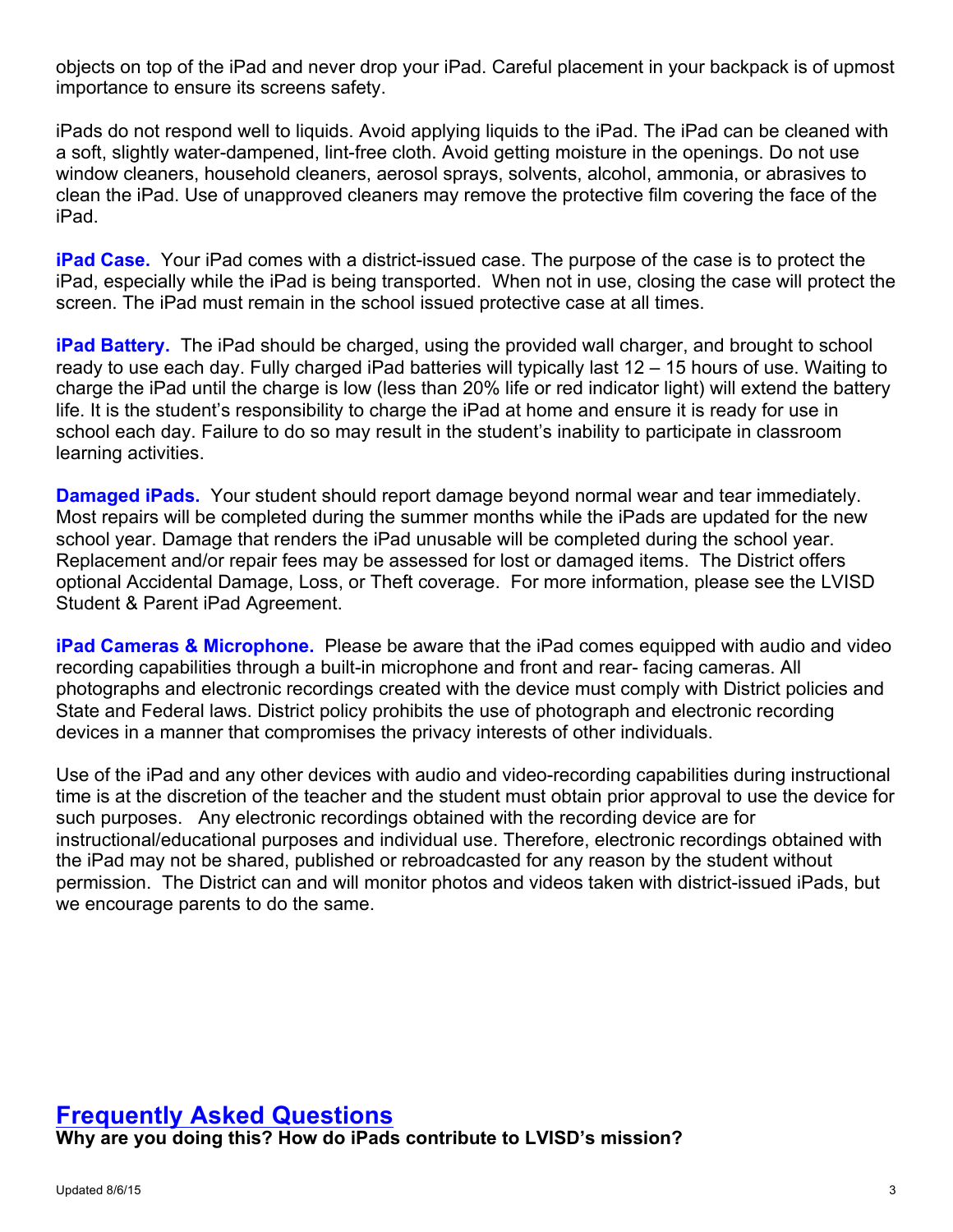We think that the advent of the iPad and similar devices, combined with the increasing amount of content available on the web, is a seminal development in education and in our culture. Previous technologies were for the most part tools used to enhance existing educational methods at high cost and with a steep learning curve. The relatively low cost, ease of use, immersive interactivity, and connectivity of the iPad make it not merely a tool, but a learning and communications environment. This is a big deal. Over time, it has the potential to change the way education is done.

#### **How will mobile devices change teaching and learning in Lago Vista ISD?**

There are many advantages including individual learning activities, e-book interactive materials, connectivity with peers and teachers, Internet access to unlimited educational resources, applications to specific learning activities, creative opportunities in every curricular areas, innovative ways to learn a language, music, art, and much more. In much the same way that families can now monitor grades online, the possibilities of communication and accessing information are limitless. Also, the paperless future is upon us, and an iPad is a very green application of technology to preserve our natural resources, lift the burden of heavy textbooks off the backs of students, and prepare our students by learning skills that are transferable to college and technology in the workplace.

#### **Why did you choose a school-owned, rather than a personally-owned approach?**

The iPad is a highly personal device. A personally-owned, Bring Your Own Device (BYOD) model has certain advantages. But LVISD needs to coordinate the efforts of hundreds of teenage users. In such a context, a certain level of standardization is necessary to prevent problems caused by variations in device type, operating system version, and personal configuration.

There are also policy issues when working with minors that are not in play when working with adults. For this reason it is best for LVISD to own and have full legal control over the devices. Harding ownership keeps the technology consistent among all of the students. This makes it less painful for parents, should the speed of technological change make it advisable to upgrade earlier than scheduled. Parents may struggle to buy yet another new device when they bought the previous device just two years ago.

#### **May I use my own device, if it meets with school specifications?**

For the reasons noted above, students are required to use the device provided by the school.

#### **May our family opt out of this program?**

This is not a supplement. The iPads are an essential part of instruction. Students will be at an academic disadvantage without iPads. Like other fundamental parts of the educational program, opting out is neither feasible nor permitted.

#### **Will students be able to take the iPad home?**

Yes. Not only can students take the iPad home, they are expected to take it home each night. The iPad will be used not only for in-class work but also for homework assignments. Many assignments will be unique to the iPad experience and cannot be replicated on any other device.

What apps will be used and who will pick the apps?<br>Students will use their own Apple ID to purchase and manage apps on their iPads. Certain apps will be selected by teachers and technology staff and will be "pushed" down to students through the active directory.

#### **Can a student put his/her own apps on the school iPad?**

Yes, students will be using their own Apple ID. This will allow them to download previously purchased apps, free apps, as well as purchase apps that will be tied to the Apple ID and not the device.

#### **Do I need to have wireless Internet service at home for this device to work?**

No. One of the advantages of the iPad is that it has sufficient memory to store textbooks and other materials required for homework, making it unnecessary to have Internet access at home. Naturally, an available connection at home will enable a student to use his/her iPad for Internet research,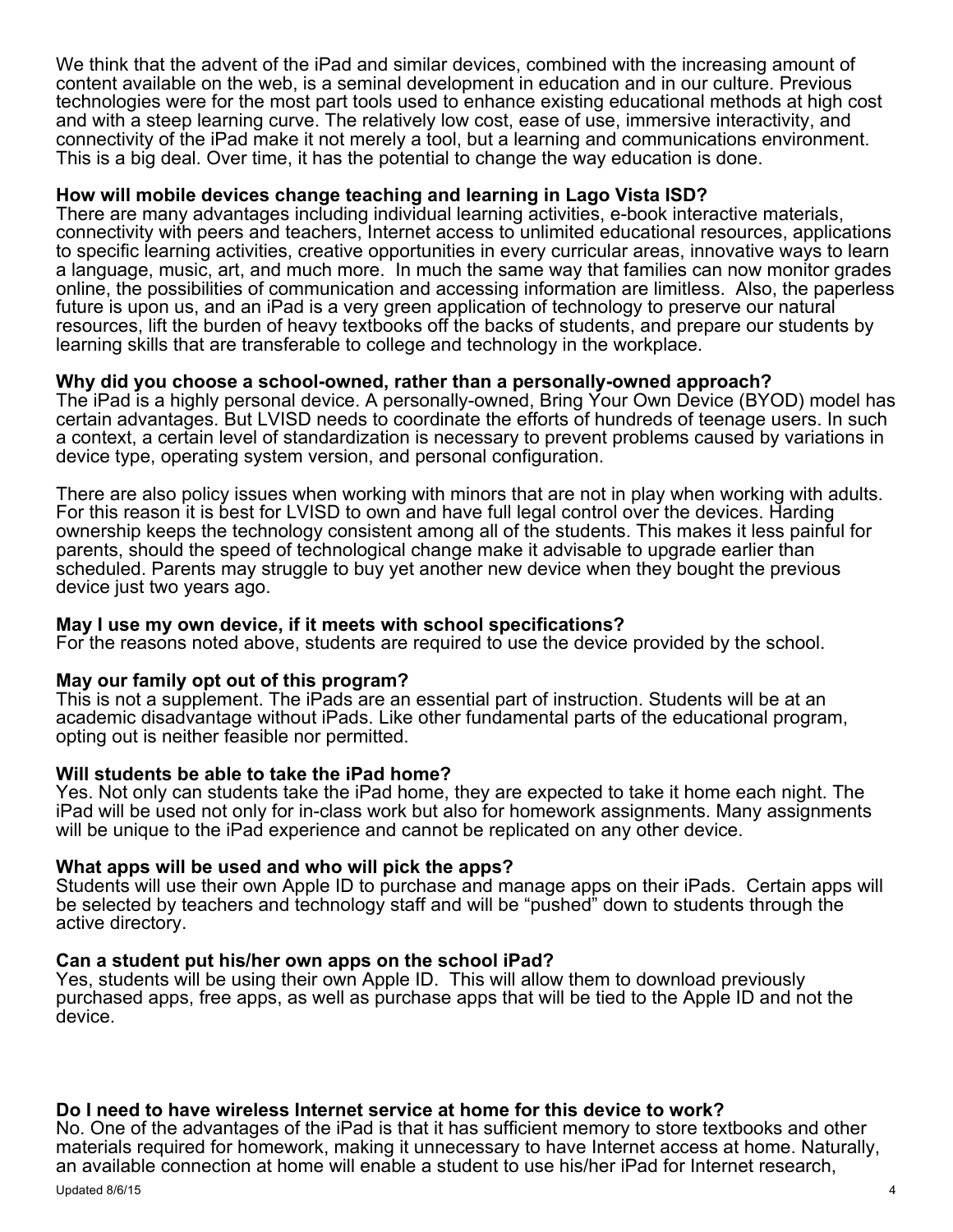access files stored in the Cloud, and to complete some assignments. The school will provide filtered Internet access on campus. The iPads will not have cellular connection capability.

#### **How will we encourage and support teachers in setting up well-structured lessons that integrate Canvas?**

Mr. Mathisen will be offering full time support to the staff. The staff will receive additional training as well as embedded professional development for Canvas, as well as innovative ways to integrate technology into instruction.

#### **Will all of my student's teachers use the iPad for instruction and assignments?**

One of LVISD's strengths is that teachers have considerable leeway to exercise professional judgment. Just as teachers have in the past used different procedures for paper assignments, so they will have different procedures for online assignments. It is an expectation that teachers use the iPad as a learning tool in a manner that is most effective for the course and content. Students will receive the necessary instructions in their respective classes.

#### **How will awareness be raised with students regarding safe and responsible behaviors online both in school and at home?**

All students will receive digital citizenship training before receiving the device. Students will receive weekly lessons throughout the year. These lessons will be modified from the commonsensemedia.org curriculum.

### **How will students get access to tech support?**

Mr. Mathisen will also be available before and after school in the Media and Academic Center (MAC) to assist any students that have questions or need assistance. Before school, he will address technical questions and user support. After school and during TEAM time (between 3:00 and 3:30), he will provide instructional and software support.

#### **Will we provide parents an opportunity to learn about this program?**

Yes, we are hosting several information sessions for parents to learn about mobile learning through NexGen before the start of the school year and throughout the school year. On August 7th and 14th, LVHS will host two NexGen information sessions. The Open Houses for each grade will also have two iPad information sessions. Mr. Mathisen will offer two parent workshops a month on various topics to provide continuing support for parents.

#### **What is a student's device is stolen?**

If the iPad is stolen, contact the police department immediately and be sure to get a copy of the police report. Any iPad theft must be reported to Lago Vista ISD on the next school day. You will be responsible for paying the full replacement value of the iPad, unless you have the Optional Accidental Damage and Theft Coverage. To enact this coverage in the event of theft, you must provide a police report.

#### **What if a student's device is lost?**

If a student loses the device, he or she must report it to Lago Vista ISD on the next school day. In the event that it is not recovered, you will be responsible for paying the full replacement value of the iPad. The Optional Accidental Damage and Theft Coverage does NOT cover a misplaced device.

### **What happens if my student breaks the iPad?**

He or she should bring the device to a member of the technology department as soon as they are able. A member of the technology department will assess the damage and determine further action. You will be responsible for the cost of repairs, unless you have the Optional Accidental Damage and Theft Coverage. The Optional Accidental Damage and Theft Coverage is voided if the student removes the protective case supplied by Lago Vista ISD.

**Is there additional protection available in case my student's iPad is damaged or stolen?**  issued iPad. Additional information is located in the LVISD Student & Parent iPad User Agreement.